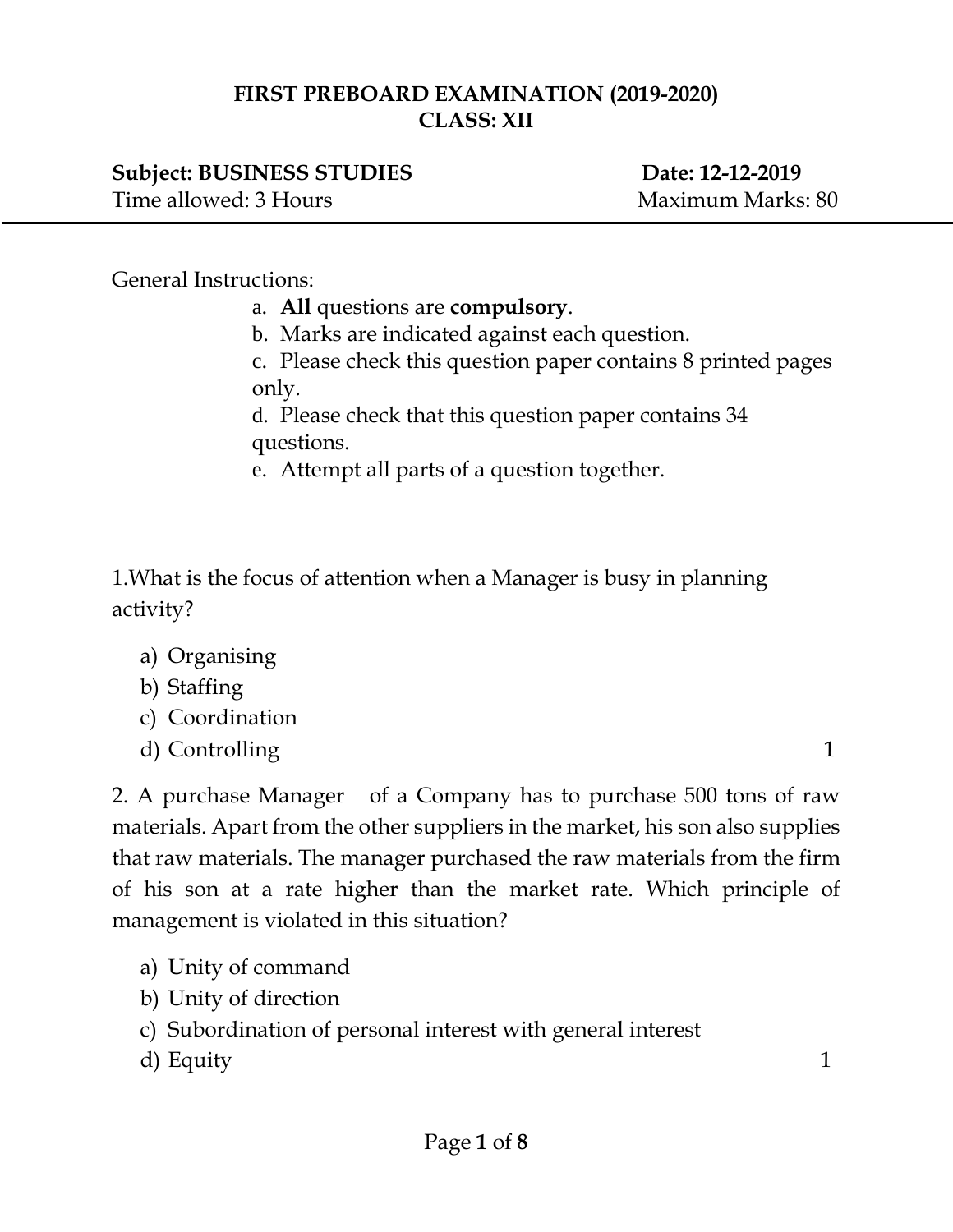3. Which component of business environment resulted in the relaxation of ban imposed on the Foreign Direct Investment?

- a) economic environment
- b) political environment
- c) social environment
- d) legal environment 1

4. 'In case the debts are not paid within a month, interest at a definite rate will be levied'. What element of planning does this saying point out?

- a) Policy
- b) Rule
- c) Procedure
- d) Budget 1

## 5. A tall structure has a:

- a) Narrow span of management
- b) Wide span of management
- c) No span of management
- d) Broad span of management 1

| 6. The objective of                  | training is to establish balance between the |  |
|--------------------------------------|----------------------------------------------|--|
| theoretical and practical knowledge. |                                              |  |

7. In proficiency test, candidate's ability and skill in an examination are verified. True or False. 1

8. Self-direction is an important feature of \_\_\_\_\_\_\_\_\_\_\_\_\_\_\_ leadership style. 1

9. Ability to work is created by motivation. Ture or false.  $1$ 

10. According to the principle of critical point control, the attention is focused on the \_\_\_\_\_\_\_\_\_\_\_\_\_\_\_\_\_\_\_\_\_\_\_\_.

11. What is meant by financial risk?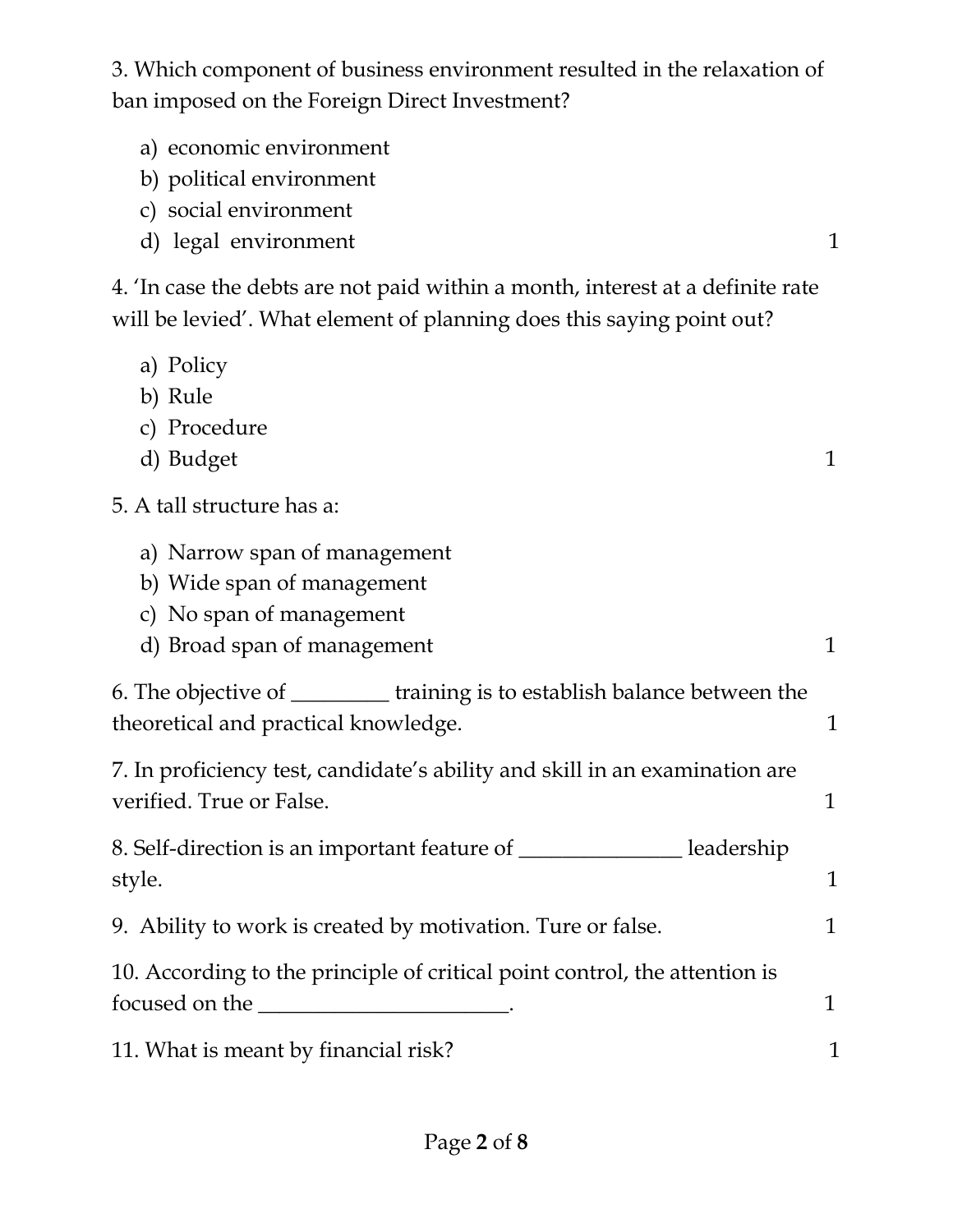| 12. The controlling creates hurdles in the company's environment to follow                                                                                  |              |
|-------------------------------------------------------------------------------------------------------------------------------------------------------------|--------------|
| the Principles of order and discipline. True or False.                                                                                                      | $\mathbf 1$  |
| 13. Money market deals in ________________- term securities.                                                                                                | 1            |
| 14. Name the Index of Bombay Stock Exchange.                                                                                                                |              |
| 15. Identify the short-term incentive which is designed to encourage the<br>buyers to make immediate purchase of a product or service.                      | 1            |
| 16. What do you mean by brand?                                                                                                                              | $\mathbf 1$  |
| 17. is the central point in the marketing point of view.                                                                                                    | $\mathbf{1}$ |
| a) Consumer's satisfaction.<br>b) Customer's welfare.<br>c) Quality of the product<br>d) Quantity of the product                                            |              |
| 18. In a District forum the disputes regarding complaints amounting less<br>than Rs. 20 Lakhs are resolved. True or False.                                  | $\mathbf{1}$ |
| 19. Give the names of any two Consumer organizations in India.                                                                                              | 1            |
| 20. Give the additional responsibility of a consumer apart from obtaining a<br>cash memo for his purchase of a washing machine.                             | 1            |
| 21. Name and explain the principle of management according to which a<br>manager should replace 'I' with 'We' in all his conversations with the<br>workers. | 3            |
| 22. Clarify the difference between standing plans and single-use plans.                                                                                     | 3            |
| OR                                                                                                                                                          |              |

#### **OR**

Explain in brief any three types of plans.

23. Explain the term Trading on Equity with the help of an example. 3

24.To promote orderly and healthy growth of securities market and protection of investors SEBI was set up. With reference to this statement explain the objectives of SEBI. 3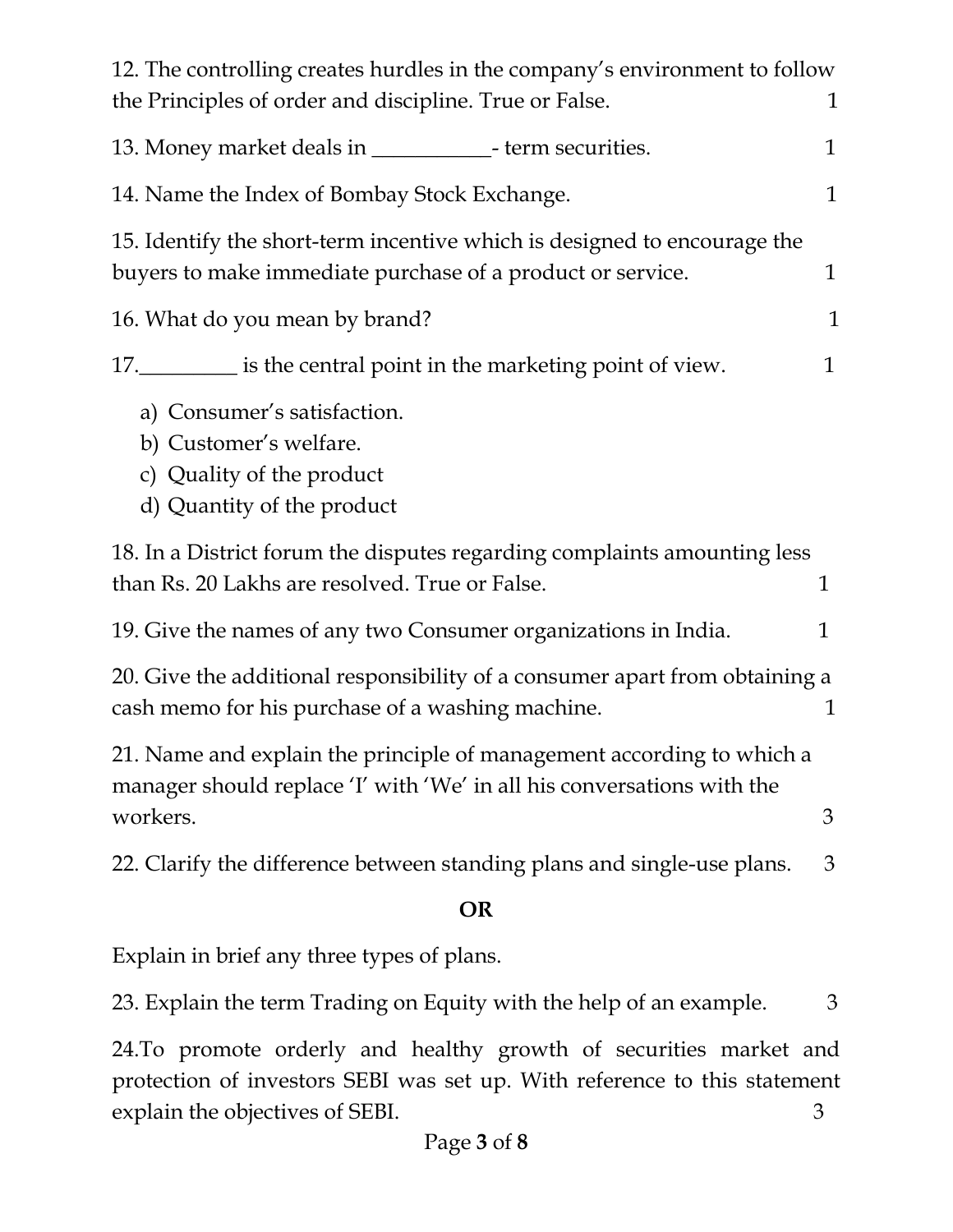25.'Bending the customers according to the product', and 'Developing the product according to customer's needs' are two important concepts of marketing management.

Identify the concepts and differentiate between the two. 3

26. Konark Ltd. is an electric goods manufacturing enterprise situated in Shivpuri, Madhya Pradesh. It earns a very low revenue in comparison to competing electronic goods manufacturing enterprise; Nova Ltd, situated in Mumbai. Both Konark's and Nova's operations are affected directly by the investors, customers, competitors and suppliers which are unique to their respective locations. In addition to this individual form of this field are affected indirectly by the factors like the money supply in the economy, composition of families, the technological changes etc.

- a) Identify and state the feature of the concept discussed in the above paragraph.
- b) Also, state any four points of importance of this concept. 4

27. Formal organizations are better than informal organizations. Do you agree with this statement? Give reasons. 4

28. Ayesha Ltd. assured their employees that inspite of recession no worker will be retrenched from the job.

- i. Name and explain the type of incentive offered to the employees.
- ii. Explain one more incentive of the same category. 4

# **OR**

Rajat, a Sales Manager, achieved his sales targets one month in advance. This achievement was displayed on the noticeboard and a certificate for the best performance was awarded to him by the CEO of the company.

- i. Name and explain the incentive provided to Rajat.
- ii. Identify the type of incentive.
- iii. List two other incentives of this type.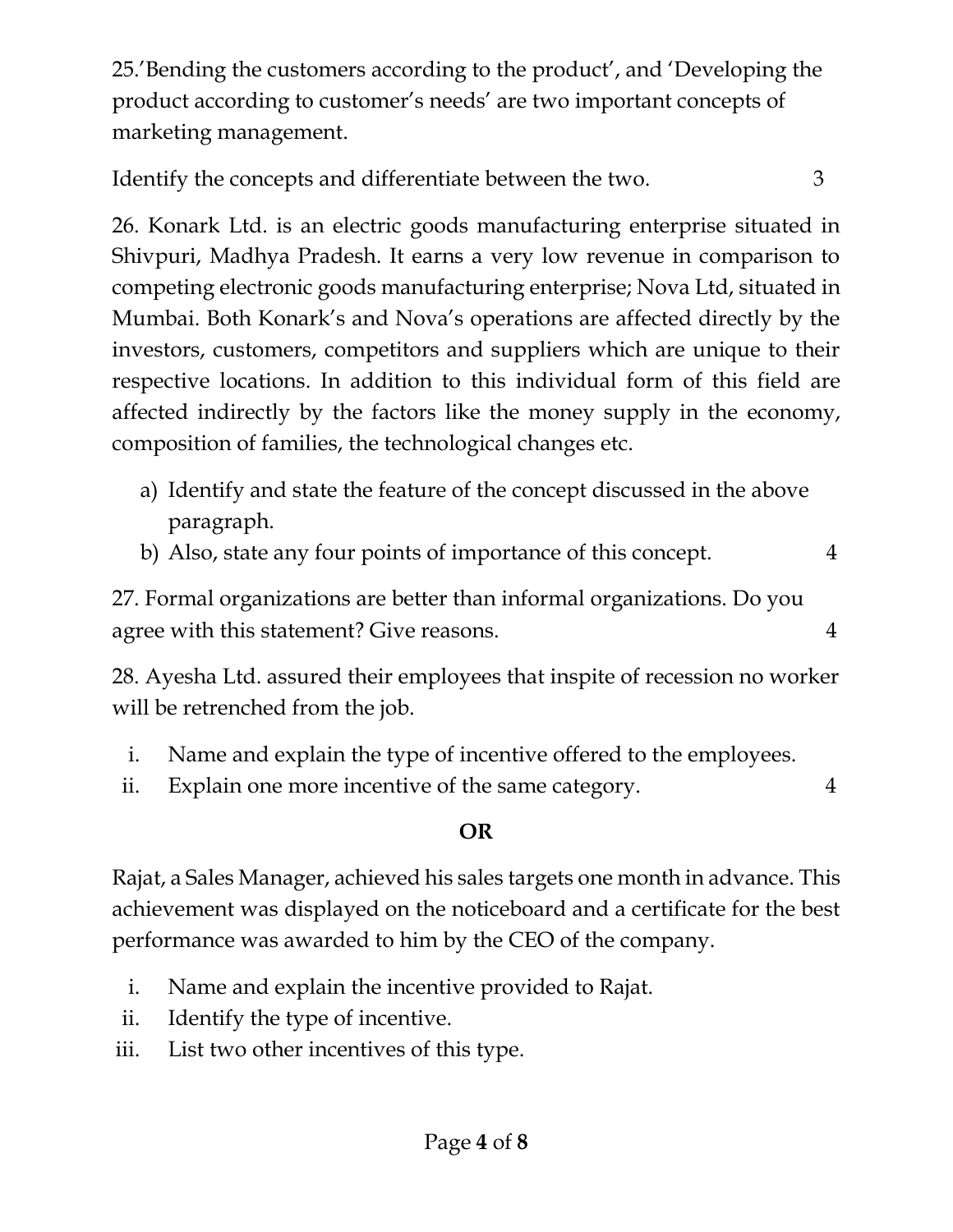29. Rajeev; the owner of Pathways Constructions decided to start a campaign to create awareness among people for developing clean surroundings in their area. He formed a team of 10 members to list the different ways for cleaning the surroundings. One suggested to take the help of local residents, another suggested that they may involve school going children in their venture. One more suggestion was to take the help of unemployed youth. On evaluation of different ways, it was decided to take the help of local residents. To achieve the desired goal various activities were identified:

- a. Purchase of necessary items like trashcans, garbage bags, brooms etc.
- b. Collection of garbage
- c. Disposal of garbage etc.

After identification of different activities, the work was allocated to different members.

Identify the concepts of management involved in the above situation and quote the lines which help their identification. 5

30. Compare Training and Development. 5

31. Mr. Stanley Anthony is Production Manager of 'Coconut Oils and General Mills Ltd'. His main virtue was that prior to doing anything, he ponders over it. To explore and analyse different options of each and every activity that is to be undertaken by him in future has become his habit. Besides, he quickly brings his subordinates under his own influence. They do what he wants. Inspite of all this, for the last few months performance of his department failed to achieve the expected level. This situation put him into lot of worry. To counter this situation, he sought help from some external specialists. Finally, he concluded that the poor performance was due to two reasons:

First, inefficiency of some newly recruited employees and secondly, wear and tear of machines.

In order to remove these shortcomings, he took the following corrective action: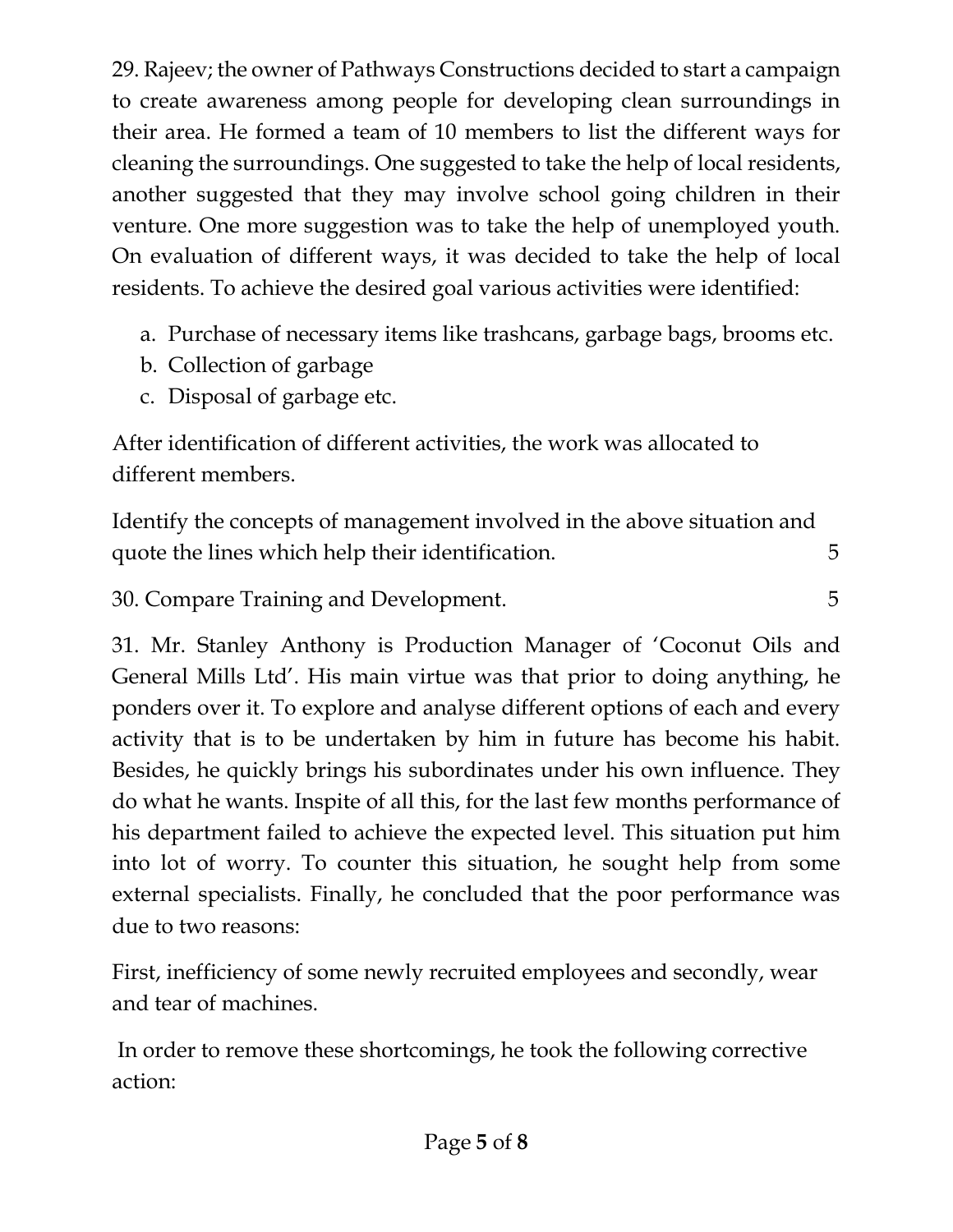- i. To remove inefficiency of the employees he established a training center and gave its charge to an expert trainer.
- ii. To deal with the wear and tear of machines he decided to replace them with new ones.

In the context of the above paragraph, answer the following questions

- a) Identify by quoting the lines any one function of management taken by Mr. Anthony. Define it.
- b) Identify the two steps of controlling process mentioned here.
- c) Identify the training method. 5

## OR

Mr. Jai Prakash Gupta is the General Manager of 'Bhagwati Udyog Pvt. Ltd. 'with a view to running his business in a careful manner, he divided all the activities into seven departments. These departments were: Purchase, Marketing, Production, Personnel, Finance, Accounting and Correspondence. Later on, he realized that Accounting and Correspondence department can be merged into Finance Department. Thus all business activities were divided into five departments. Mr. Gupta is now thinking on the lines as to which are the departments, out of these five that will have significant role in the success of the business. After complete analysis, he concluded that Marketing, Production, and Finance were the department on which success of the business depended, it meant that even of some short coming occurred in the departments of Purchase and Personnel, and it would not affect much the success of the business. Therefore, Mr. Gupta determined deviation tolerance limits of these three main departments. It means that is deviation of these departments remains within this tolerance limit, then it will be looked after by the concerned manager. However, in case the deviation is beyond this limit then the same will be brought to the notice of the General manager.

- i. Identify and define the two functions of management referred in the above paragraph.
- ii. Identify and describe the relevant concepts under these identified functions which are mentioned in the above paragraph.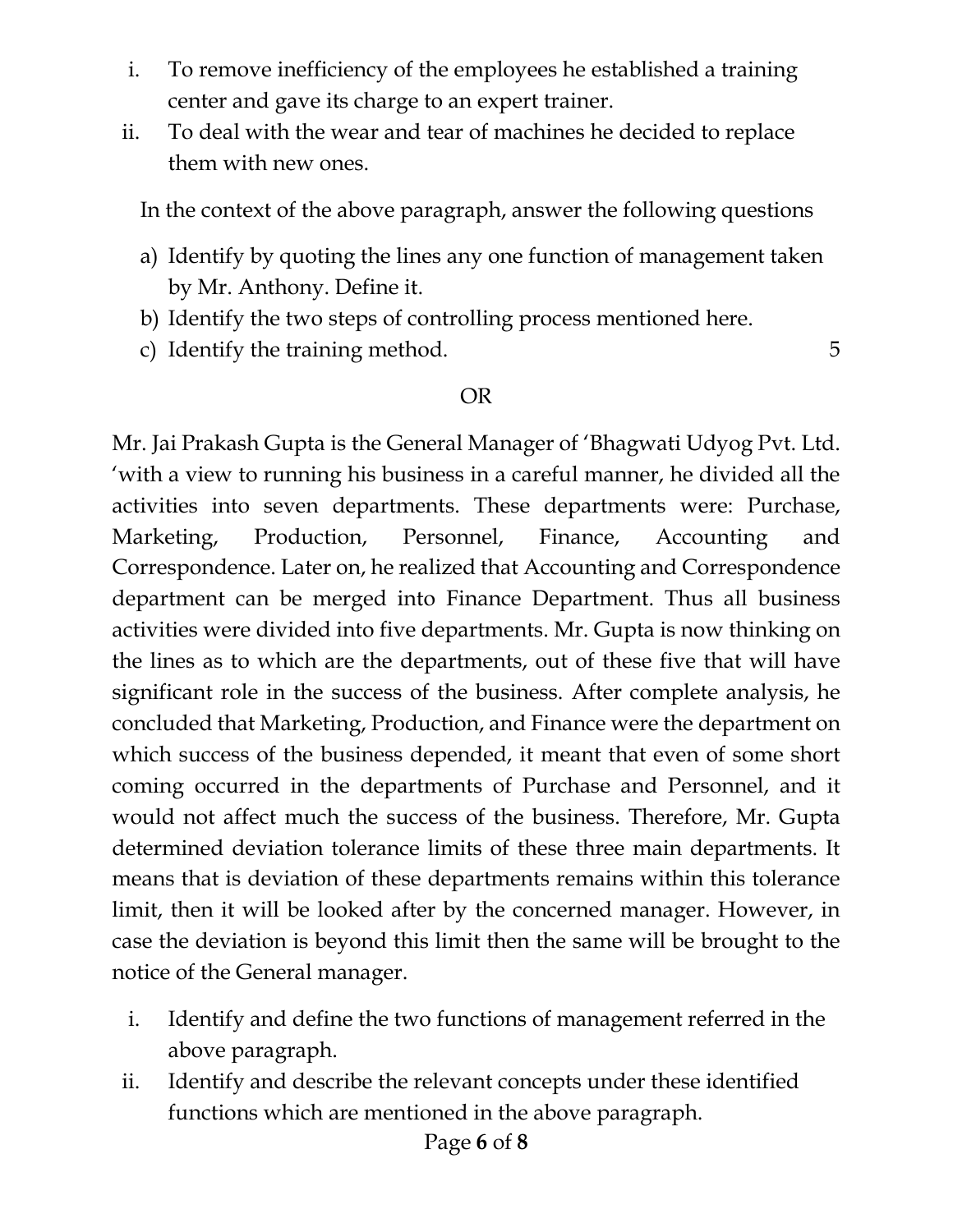32. Indore Cattle Feeds Limited is a well-known company of its area. For the last few days differences have cropped up between the management and the workers. The workers are demanding more bonus. This matter has aggravated so much that the attention of both the parties has been diverted from production to the division of profit. Consequently, the profits of the company began to fall.

In order to assess the situation of company's rapidly falling of the profits, a team of specialists in management was invited. After investigations, besides management-workers' differences, one more fact was revealed. That fact was that the Purchase Manager of the company was purchasing the raw materials from another company run by his own son at a price more than the market rate. Consequently, increase in cost of production and reduction in profits had taken place.

When the news of deteriorating environment of the company was leaked out, the customers felt disappointed. Consequently, many customers left the company and some of them were thinking on these lines.

However, the pleasant factor for the company is this that a big company in competition with it has closed its business because of heavy losses. It has advertised in a newspaper also for the sale of factory.

- i. Which technique of scientific management will be suitable in order to rise above this current situation? Why?
- ii. Which principle of management given by Henry Fayol is being ignored by the company? Explain by quoting the relevant lines.
- iii. Which factors of the business environment are affecting the company? Identify the type and factors of business environment. 6

33. Viyo Ltd. is a company manufacturing textiles. It has a share capital of Rs.60 lakhs. The earning per share in the previous year was Rs.0.50. For diversification, the company requires additional capital of Rs. 40 lakhs. The company raised funds by issuing 10% debentures for the same. During the current year the company earned a profit of Rs.8 lakhs on capital employed. It paid a tax@40%.